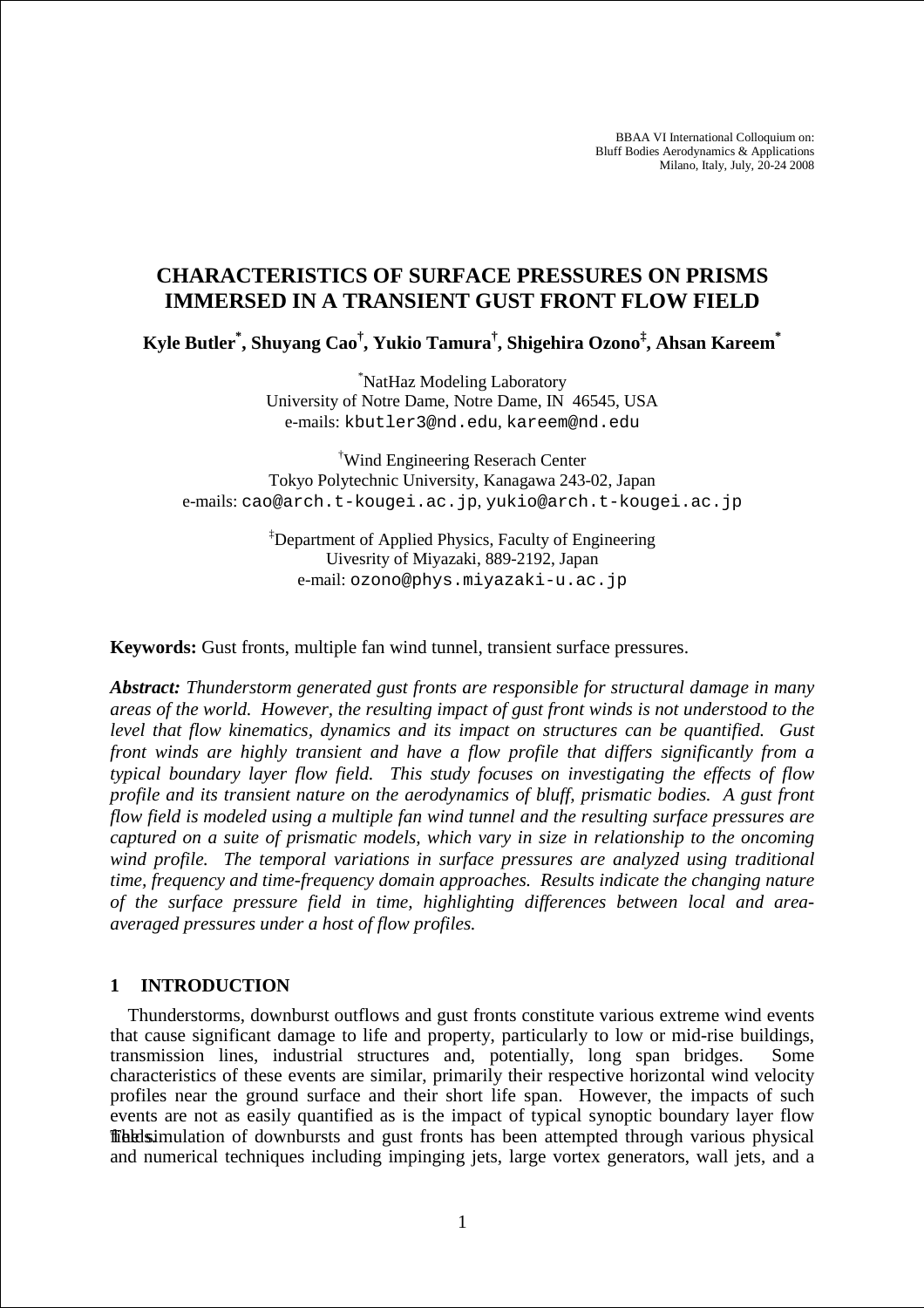flat plate at high incidence, along with numerical models aimed at reproducing storm event time histories (e.g. Letchford 2006). This paper presents another approach to the study gust front wind loads on structures. As opposed to recreating the entire thunderstorm or downburst, a more basic approach was undertaken to uncover the broader impacts of these events that distinguish these events from synoptic flow systems. Based on this, a newly designed wind tunnel was employed to isolate the impact of two distinct features of gust front flows: the profile shape and the transient aspects. These features were captured on square cross-section, prismatic models, to better understand the basic underlying mechanisms in gust front type flows.

#### **2 EXPERIMENTAL SETUP**

The multiple-fan wind tunnel constructed at Miyazaki University, shown in Fig. 1a, is comprised of 99 fans, each individually controlled through AC servo-motors. Experiments conducted in this facility were aimed at capturing the surface pressures on various prismatic models as a result of transient changes in the flow field, both in the horizontal velocity profile and the magnitude of the velocity. Previous experiments utilizing this facility have shown its efficacy at capturing the statistical characteristics of atmospheric flows (e.g. Cao et al. 2002). In this study, emphasis was placed on simply generating a transient variation of the mean flow profile. Surface pressures were captured on three models, varying in height with respect to the height of the maximum outflow.



Figure 1: a) Multiple fan wind tunnel setup (Cao et al. 2002) and b) flow profile shape before/after and during the gust front flow, along with a time history at the maximum outflow

## **3 RESUTLS AND DISCUSSION**

Each prismatic model studied was exposed to a gust front like event, where the wind speed was accelerated to induce changes in the flow profile. The acceleration of the wind speed took place over a time span of approximately 1 to 2 seconds. The prismatic models were exposed to the gust front like profile for approximately 80 seconds, before the wind speed was returned to its initial flow condition. Fig. 1b shows the typical flow profile shape and, in the inset, a corresponding plot of the velocity time history at the maximum outflow velocity location in the gust front. Comparisons of the mean behavior of surface pressures within these two profiles showed variation between the flow profiles corresponding to the flow increase impacting the windward surface, as compared to the side and rear faces. The RMS of the surface pressure fluctuations showed decreased variability along the side faces when the building encountered the gust front flow compared to the boundary layer flow. Other stationary measures, such as the power spectral density, showed variation in the frequency content at individual pressure measurement locations as result of the changing flow velocity. Examination of global forces, such as lift and drag, show more intriguing results. The lift force encountered by the tallest prismatic model, shown in Fig. (2a), reveals no obvious impact in the intensity of lift due to the changing boundary layer. However, the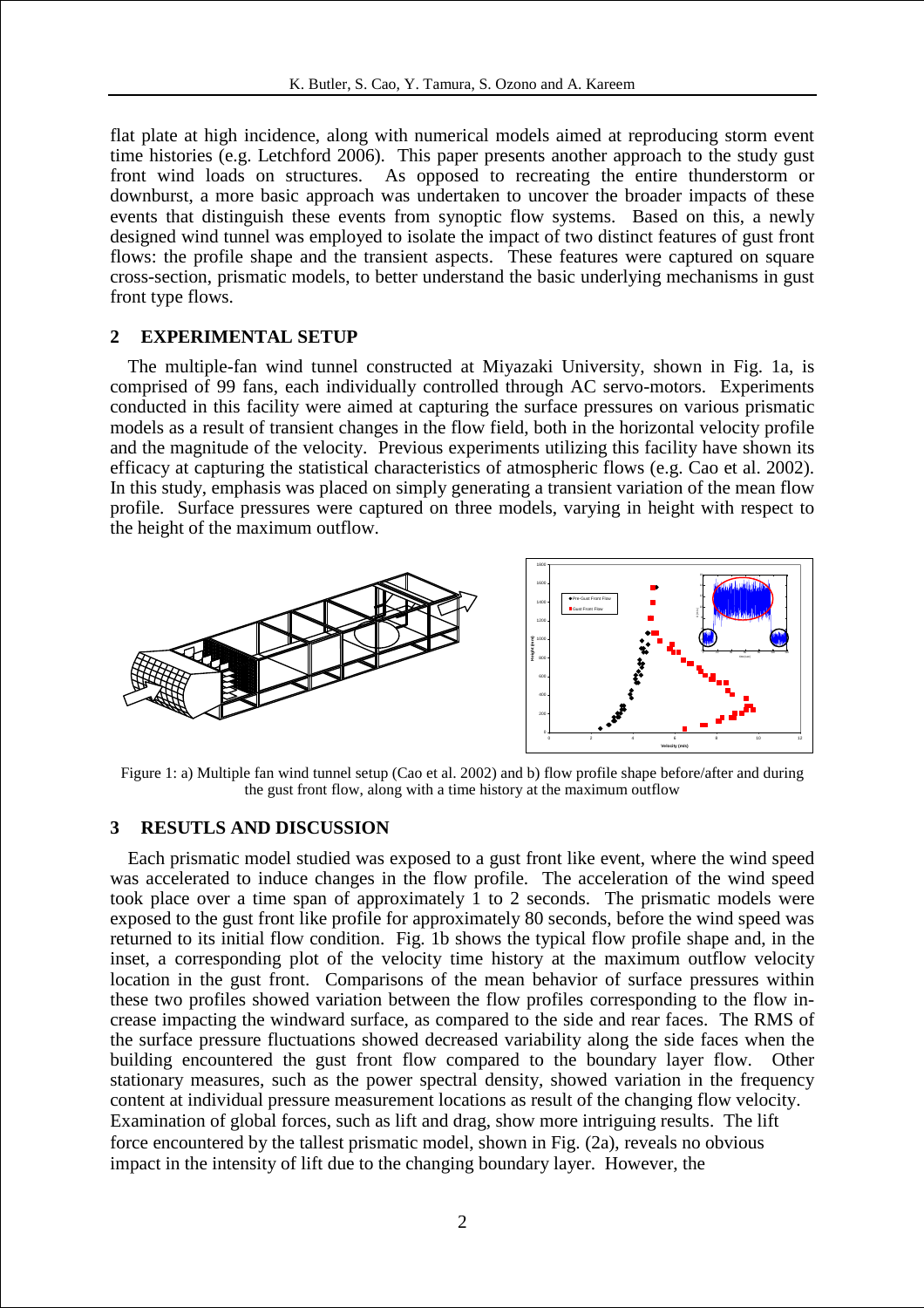corresponding wavelet scalogram, Fig. (2b), reveals frequency content changes, primarily as a result of the changing flow speed. What is interesting to note is that the intensity of the spectra decreases with the gust front flow, compared to the slower boundary layer flow at the beginning and end of the experiment.

In order to understand the impact of a non-stationary process, different techniques are required beyond tradition stationary measures. A moving window correlation was performed to uncover the short time behavior of the system. Fig. (3) shows the correlation between two pressure measurement locations on the side face (3a) at mid-level height and (3b) the correlation between the oncoming flow and a pressure measurement on the leeward surface. Higher correlation coefficients occurred during the instances of accelerated/decelerated flow. By comparing global attributes, such as lift, and local features, it is apparent that the gust front flow field induces higher correlation of pressures around the model surfaces during significant flow changes, and that the changed flow field also reduced the global pressure impact.



Figure 2: a) Coefficient of lift force time history and b) the corresponding wavelet scalogram.



Figure 3: Correlation of a) surface pressures along the side face at mid-level height and b) between the oncoming flow and rear surface pressures.

Wavelets are also used to investigate variations in the dominant frequency content in time. In this analysis, wavelets were used to examine changes in fluctuating surface pressure frequency. Wavelet co-scalograms were used to identify common frequency content between pressure measurement locations as a function of time, and as a function of the pressure measurement location varying in downstream distance along the side face, at various levels. Results showed that as the downstream distance increased, the level of intermittency and intensity of the scalogram, at the dominant frequency level increased.

To assess the nature of the time-frequency variations in surface pressure within a spatial context, scalograms were analyzed at critical points, such as leading and trailing edge corners.